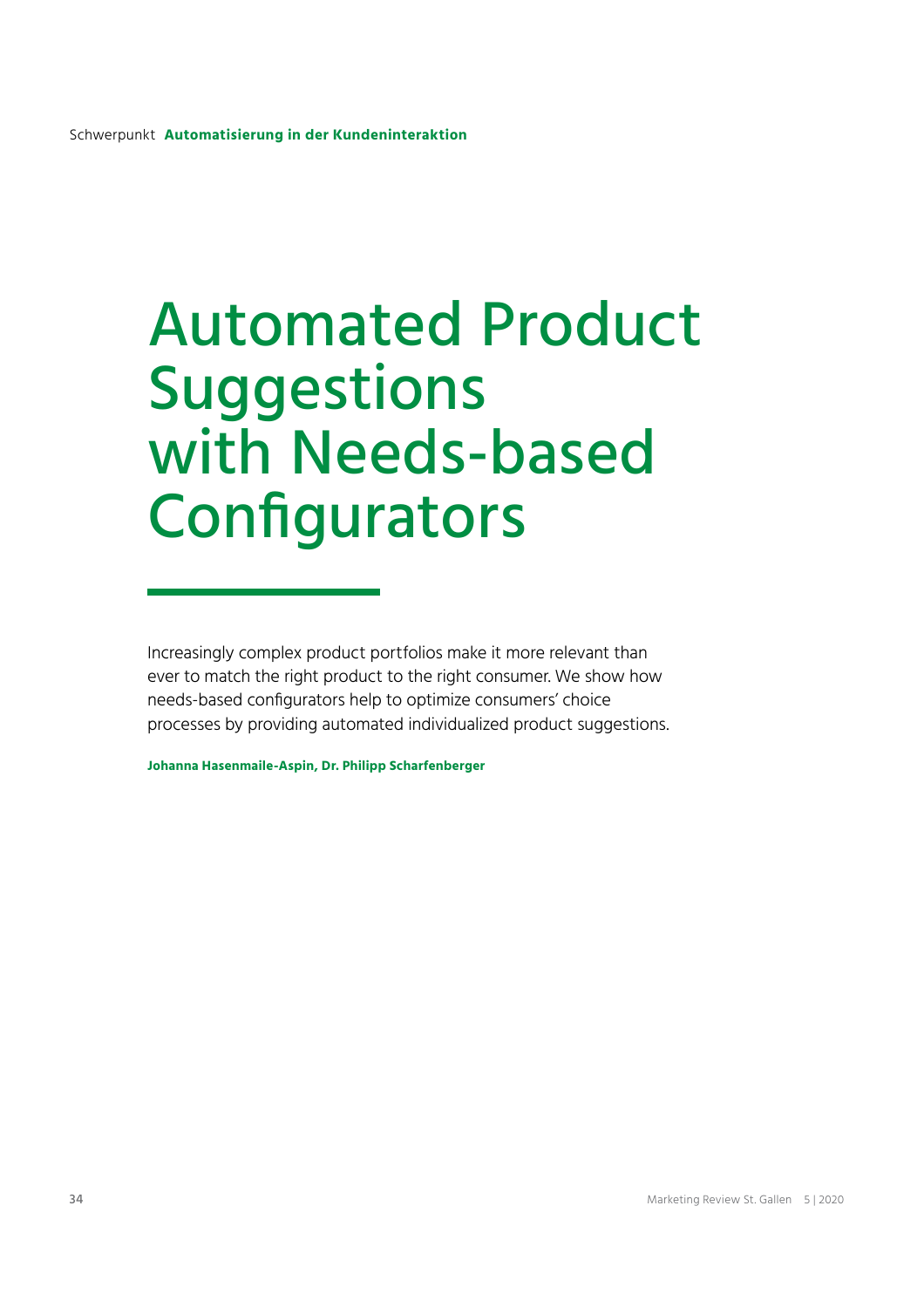magine buying a new car, yet feeling<br>you lack product knowledge. You vi-<br>sit your preferred manufacturer's<br>website, select your choice vehicle from magine buying a new car, yet feeling you lack product knowledge. You visit your preferred manufacturer's a vast range, and navigate key features (e.g., drive variants, the vehicle's exterior and interior), each comprising dozens of subcategories with several hundred choices. How do you feel?

Increasingly complex product portfolios are requiring many companies to find new ways of efficiently suggesting the right product to consumers. One key tool for meeting this challenge is product configurators. Mass customization toolkits enable consumers to customize products (e.g., sneakers, cars) online. Customization, however, can be extensive, particularly for complex products. Even rather simple products (e.g., cereals) offer consumers up to 566 quadrillion configuration possibilities (mymuesli, 2020).

Most traditional configurators rest on attribute-based choice architectures. These enable choosing from diverse product attributes, based on which the customized product is developed (Huffman & Kahn, 1998). Consumers are increasingly perceiving such customization as overwhelming and frustrating. This poses a major challenge for companies with complex product portfolios: How might future systems be designed to refocus attention on the buying experience and to make sales more fun and efficient? How can companies optimize the complex matching process between highly diverse customers and manifold product offerings?

In cooperation with Audi AG, we investigated a new type of product configurator: needs-based configurators (NBCs). Such configurators analyze product-related needs and then create automated product suggestions. In this article, we embed NBCs theoretically and develop specific recommendations for their utilization based on a qualitative study and a best-practice analysis.

## **Theoretical Background**

## Predominant Types of Mass Customization Systems

Mass customization systems (MCSs) have attracted much research (e.g., Dellaert & Stremersch, 2005; Franke & Schreier, 2010; Hildebrand, Häubl, Herrmann, & Landwehr, 2013). This hybrid term, composed of mass production and customization (Fiore, Seung-Eun, & Kunz, 2004), has been defined "as a process in which consumers can choose levels from a set of predefined product modules to compose their own most preferred alternative" (Dellaert & Dabholkar, 2009, p. 44). Previous studies have focused largely on attribute-based configurators (ABCs). These are defined as product configurators based on individual attribute choices (Hildebrand, Häubl, & Herrmann, 2014).

Past research has discussed the advantages (Schreier, 2006) and limits of MCSs (Zipkin, 2001). Customizing each and every attribute can be onerous (Hildebrand et al., 2014), may entail feature fatigue (Thompson, Hamilton, & Rust, 2005), and probably fails to satisfy every consumer. To keep customization effort as low as possible, and to increase enjoyment in MCSs, companies need to minimize complexity (Dellaert & Stremersch, 2005; Franke, Schreier, & Kaiser, 2010).

Thus, more recent research focusing on optimizing customization systems has presented two alternatives: customization via starting solutions (CvSS; Hildebrand et al., 2014) and needs-based configurators (NBCs; Randall, Terwiesch, & Ulrich, 2007). CvSS means consumers select a starting solution from a set of preconfigured products, which is modified to create the final product (Hildebrand et al., 2014). This reduces complexity and increases choice satisfaction (Hildebrand et al., 2014). The notion of NBCs goes back to Randall et al. (2007).

#### **Johanna Hasenmaile-Aspin**

Research Associate & Doctoral Candidate Institute for Customer Insight, University of St. Gallen **Tel.: +41 (0) 71 2242138 johanna.hasenmaile@unisg.ch www.ici.unisg.ch** 

#### **Dr. Philipp Scharfenberger**

Vice Director Institute for Customer Insight, University of St. Gallen **Tel.: +41 (0) 71 2247686 philipp.scharfenberger@unisg.ch www.ici.unisg.ch** 

## Acknowledgments

This research was conducted in cooperation with Dieter Kopitzki, Head of Development/Rollout Digital Retail Modules and Configurator at AUDI AG, Ingolstadt. The authors wish to thank AUDI AG for granting permission to publish the results and insights of this study.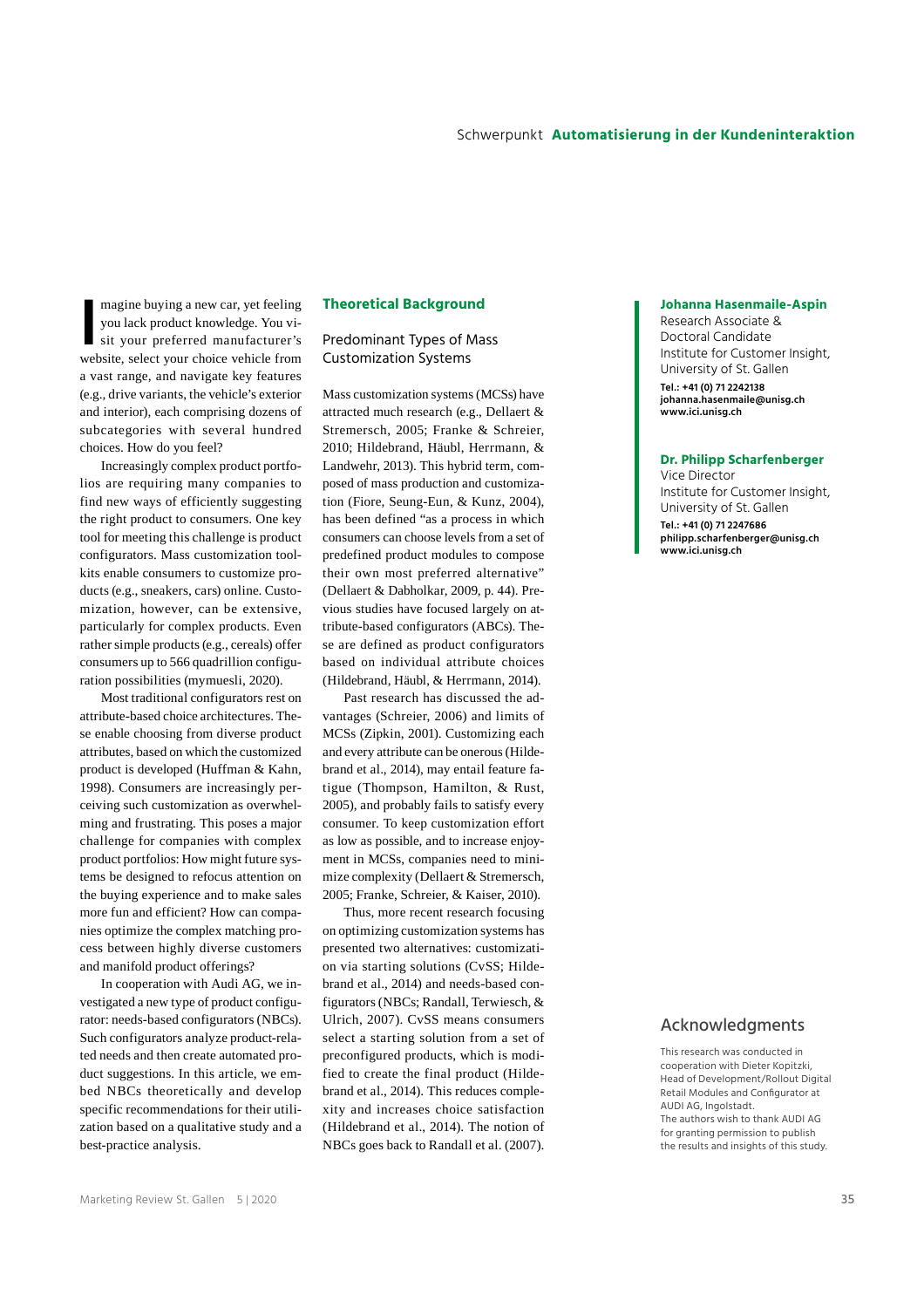## Schwerpunkt **Automatisierung in der Kundeninteraktion**

| <b>Customization type</b><br>based on | <b>Definition</b>                                                                                                                                                     | <b>Examples</b>                                                                                                               | Typical questions / tasks during customization<br>(selection)                                                                                                                                                                      |
|---------------------------------------|-----------------------------------------------------------------------------------------------------------------------------------------------------------------------|-------------------------------------------------------------------------------------------------------------------------------|------------------------------------------------------------------------------------------------------------------------------------------------------------------------------------------------------------------------------------|
| <b>Attributes</b><br>(ABC)            | Consumers can choose<br>each product attribute from<br>different levels, after which<br>a customized product is<br>developed (Huffman & Kahn,<br>1998).               | e.g., Nike, Mymuesli,<br>Audi, BMW, Porsche,<br>Ray-Ban                                                                       | Choose your<br>$\cdot$ model and model variation<br>motorization and fuel type<br>· wheels and accessories<br>exterior, interior color, and materials<br>· equipment packages (light, vision, comfort,<br>and assistance packages) |
| <b>Starting solutions</b><br>(CvSS)   | Consumers select a starting<br>solution from a set of<br>preconfigured products that<br>is then modified to create<br>the final product (Hildebrand<br>et al., 2014). | e.g., Stripped Pizza,<br>Nike                                                                                                 | Choose from different preconfigured products,<br>which can in a second step be modified along the<br>dimensions of the ABC                                                                                                         |
| <b>Needs</b><br>(NBC)                 | Consumers specify the<br>relative importance of their<br>needs, and an algorithm<br>recommends a matching<br>product (Randall et al., 2007).                          | e.g., Cannondale (USA),<br>Audi (GER), Fiat (GER),<br>Mercedes Benz (GER),<br>Toyota (USA), Vauxhall<br>(UK), Volkswagen (UK) | · How many people will ride in the car?<br>· How large does the trunk need to be?<br>· What do you value most?<br>· Where do you drive the most?<br>· What is your budget?<br>The product can subsequently be further modified.    |

## Table 1: Different Customization Types with Examples

SOUTCE: Authors' illustration

In an NBC, "users specify the relative importance of their needs, and an optimization algorithm recommends the combination of design parameters that is likely to maximize the user's utility" (Randall et al., 2007, p. 278). NBCs consider consumers' needs instead of attributes, reduce complexity, and perform especially well for product novices (Randall et al., 2007).

Instead of consumers navigating endless features and options, NBCs automatically select a suitable product. Innovative NBCs additionally learn through previous selection processes. As such, they advance classic ABCs or CvSS by offering personalized starting solutions for configurations that closely match individual needs. Potentially, NBCs will become the next big thing in sales automation. New developments in algorithmic product recommendation systems also support such new solutions (Linden, Smith, & York, 2003; Wei, He, Chen, Zhou, & Tang, 2017). Table 1 outlines the predominant customization types.

## Consumer Expertise and Perceived Complexity in MCSs

Generally, MCSs best suit consumers with well-defined, stable preferences (Simonson, 2005). Yet consumers often lack such preferences (Bettman, Luce, & Payne, 1998). Instead, their

preferences are volatile and sensitive to how choice options are framed (Slovic, 1995). Less expertise might involve less preference clarity and greater choice insecurity. Consumers might not know which product options exist nor which ones they need. Thus, the perceived complexity of a customization system depends on its actual complexity, as well as on consumers' knowledge and preference clarity.

# Management Summary

This article introduces a consumer-oriented approach to the future of automated product suggestions. It investigates a new type of product configurator: so-called needs-based configurators (NBCs). These analyze consumers' product-related needs and create analysisbased automated product suggestions. We discuss the specific qualities of NBCs and show why automated product suggestion systems potentially simplify product choices (especially for consumers with little product knowledge). Our ten recommendations for action are relevant for practitioners and future research alike.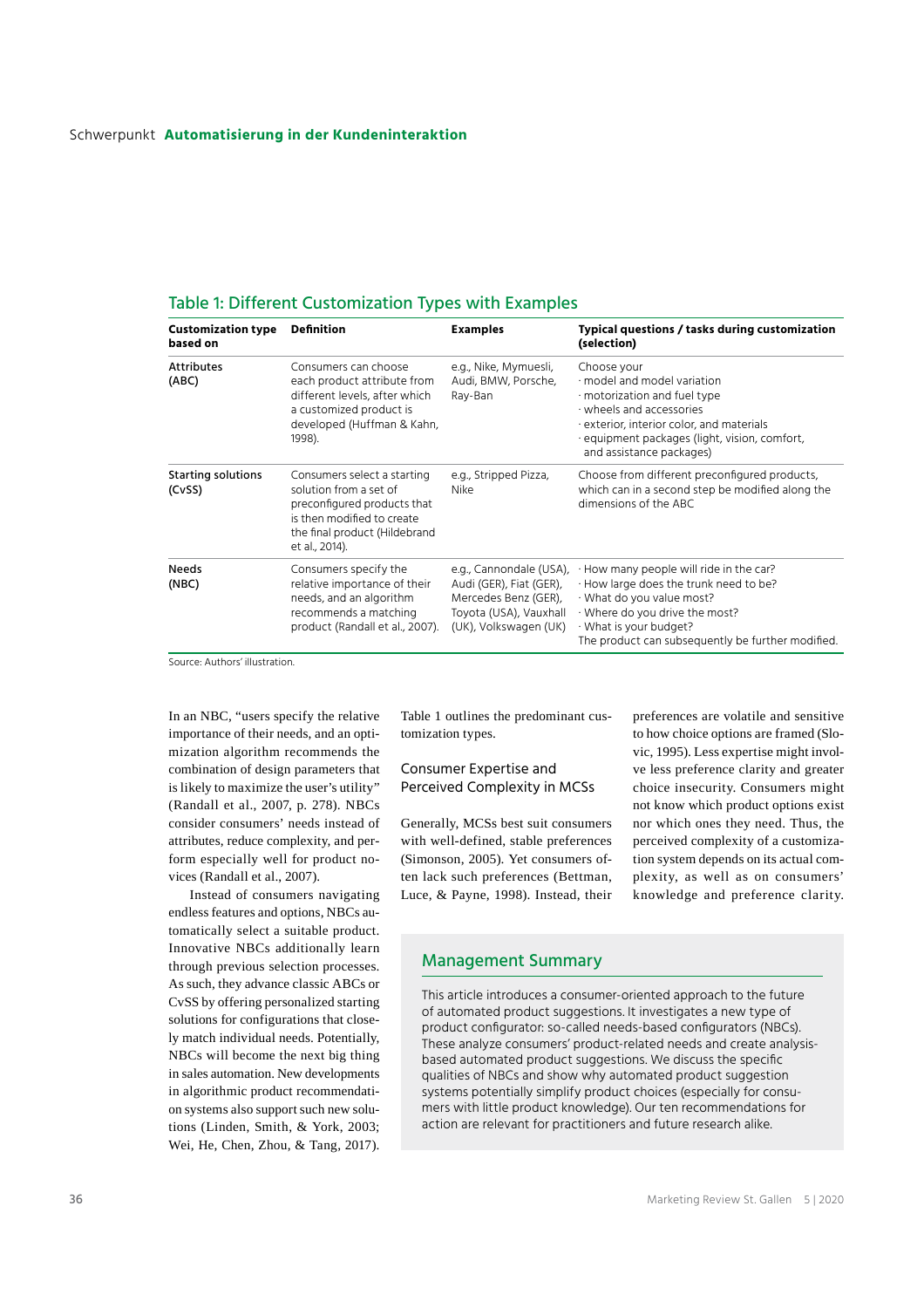NBCs are most effective when consumers perceive choice complexity as high and when they experience choice insecurity. This applies above all to novices (see figure 1). ABCs have the highest potential when perceived choice complexity and choice insecurity are low. This holds true especially for experts, who know what they want and have a good overall understanding of the available product options. CvSS can be located between ABCs and NBCs and are suited to choice structures with medium perceived complexity and choice insecurity.

## **Context and Methods**

Previous research on MCSs has investigated ABCs and CvSS, mainly using quantitative methods. To our knowledge, no study has investigated the specific qualities of NBCs, especially in the context of complex products. We close this gap by exploring NBCs in the automotive sector—a highly relevant and increasingly complex application field of mass customization (Statista, 2019, 2020a).

We conducted two rounds of semistructured interviews with product experts and novices, to learn more about their different configuration approaches and to identify the specific qualities of NBCs perceived as beneficial by consumers. Round one involved 24 inperson interviews at an international motor show in Germany, round two, 15 additional interviews in Germany and Switzerland. We deliberately chose two data collection contexts to find differently knowledgeable participants. Interviewees were aged between 20 and 70 years. Interviews (lasting 9 to 36 mins) were conducted in German, audio-recorded, transcribed, coded, and analyzed using summarizing qualitative content analysis (Mayring, 2000).

Interviewees were first asked to describe their previous experience with car configurators or configurators in general. Second, they customized a car with an Audi NBC app. The configuration process included eight needsoriented questions (e.g., where do you drive most? What are your trunk requirements? What is your budget?). Third, interviewees answered questions about their customizing experience (e.g., first impression, strengths and weaknesses, suggestions for improvement, fit of recommendations), car expertise, car ownership, and demographics.

We supplemented the interview data by examining existing automotive NBCs. This approach illumined current NBC implementation standards. Also, we used this information to compare interviewee feedback with the features of other NBC implementations. Our sample of examined NBCs included solutions by Audi (GER), Fiat (GER), Mercedes Benz (GER), Toyota (USA), Vauxhall (UK), and Volkswagen (UK). Figure 2 provides examples.

## Main Propositions

- **1.** Traditional configurators are largely based on attribute-based choice architectures, which consumers often perceive as overwhelming and frustrating.
- **2.** Needs-based configurators have the potential to become the next big thing in sales automation as configurators become more intelligent and are programmed in terms of consumer needs instead of product attributes.
- **3.** Needs-based (attributebased) configurators have the greatest potential when perceived choice complexity and choice insecurity are high (low) and perform best for novices (experts).



# Fig. 1: The Increasing Relevance of Automated Choice Assistance for Increasingly Complex Buying Decisions

Source: Authors' illustration.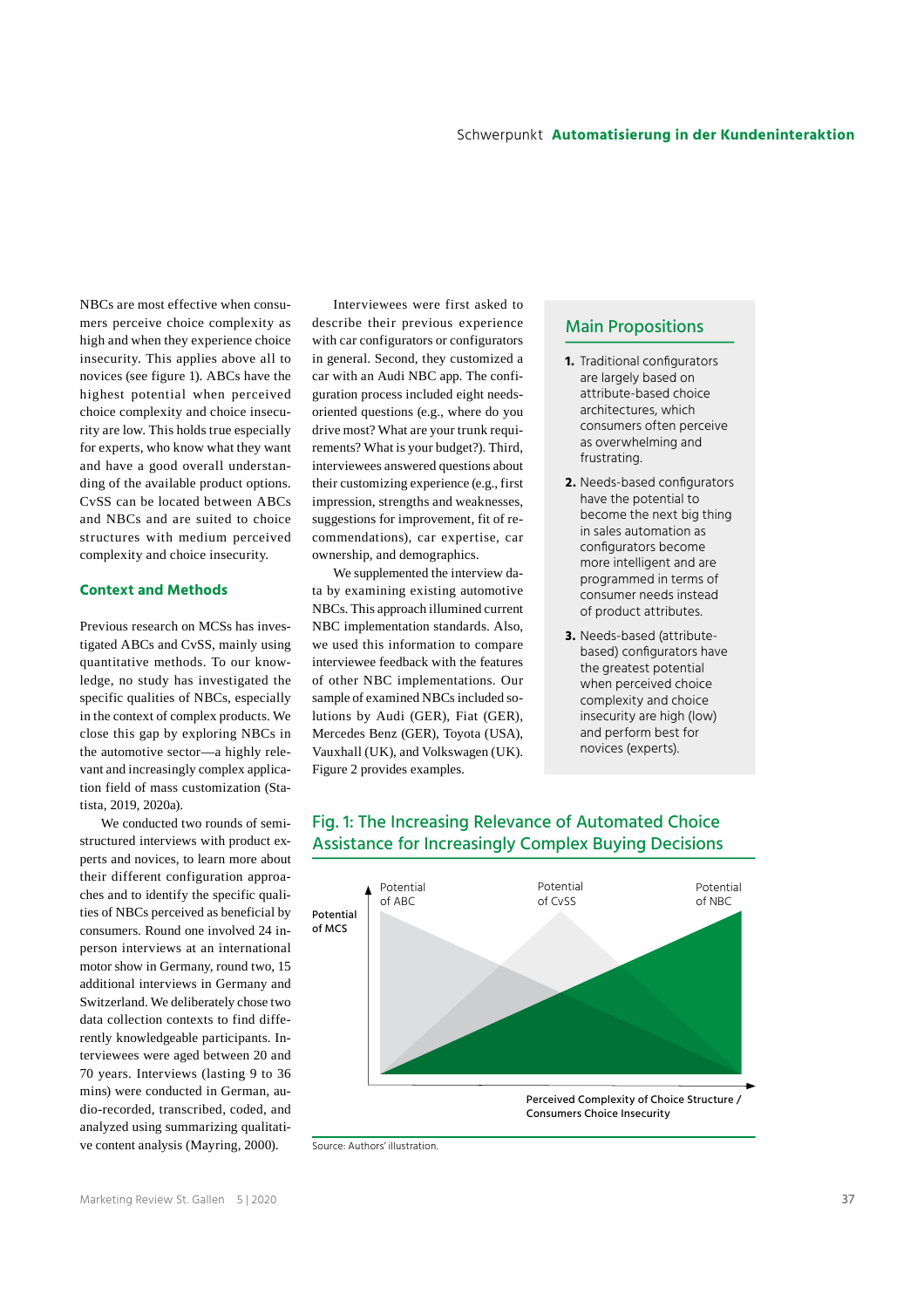## Schwerpunkt **Automatisierung in der Kundeninteraktion**

## **Findings and Recommendations**

Analyzing the interviews and the examined automotive NBCs led to 10 key findings and recommendations for action.

NBC Design and Ease of Use Are Rated Positively

Many interviewees described ABCs as complex, confusing, and complicated.

# Fig. 2: Examples of NBCs



They felt that this "traditional" approach was too lengthy, decision-heavy, frustrating, and nontransparent. As one interviewee said: "Having to make so many decisions overwhelmed me." In contrast, they enjoyed the tested Audi NBC, highlighting its straightforwardness, speed, appealing design, pictorial world, and simplicity.

*"There are no technical terms. I think that's great, especially if you don't know anything about engines. It went superfast ... and didn't go too much into detail."* (Jana)

Participants found using the NBC helpful, intuitive, easy, self-explanatory, and output-driven. It facilitated identifying the right model with only a few questions, step-by-step, without excessive technical jargon, and requiring little product knowledge.

Around half of the aforementioned manufacturers positioned their NBC on the model overview page, yet not very visibly. The other half placed it on subpages. Only one manufacturer highlighted its NBC's advantages.

**Recommendation 1:** Position NBCs prominently and as a new, entertaining, fast, intuitive, and uncomplicated means of configuration beside traditional ABCs.

## NBCs Target Consumers with Little Product Knowledge

Interviewees with large product knowledge (experts) stated that an NBC would not greatly benefit them. However, those with little product knowledge (novices) found the NBC both very helpful and convenient for gaining an initial overview and for recei-Source: Toyota (2020), Volkswagen (2020), Audi (2020). ving a fitting product recommendation.

# *"The app is handy. Even if you don't really know much about cars, you can quickly find a car that suits you."*  (Holger)

Interview results also suggest that gender differences might exist depending on product category (e.g., many women had lower automotive expertise and therefore preferred NBCs). Only one manufacturer clearly guided consumers with low expertise to the NBC and those with high expertise to the ABC.

**Recommendation 2:** Provide clear instructions on which configuration type provides the best starting point. Guide consumers with high expertise to the ABC, those with low expertise to the NBC.

## Limit the Number of Questions to Identify Needs

The tested NBC used eight questions to identify needs. Interviewees found this amount adequate. They expressed no clear preference whether additional questions (e.g., about optional equipment) should be integrated into the NBC or into subsequent configuration steps. We identified a crucial tradeoff: the more questions, the better the recommendations. However, more questions lead to increased usage time and task complexity. Our analysis found varying numbers of questions, from one to eight (5.3 on average), in the existing NBCs. One NBC enabled first answering mandatory questions, then additional ones optionally; two NBCs offered prioritizing by importance (this was also suggested as an attractive solution by study participants).

**Recommendation 3:** Limit the number of questions and offer additional topics that enable optional customization.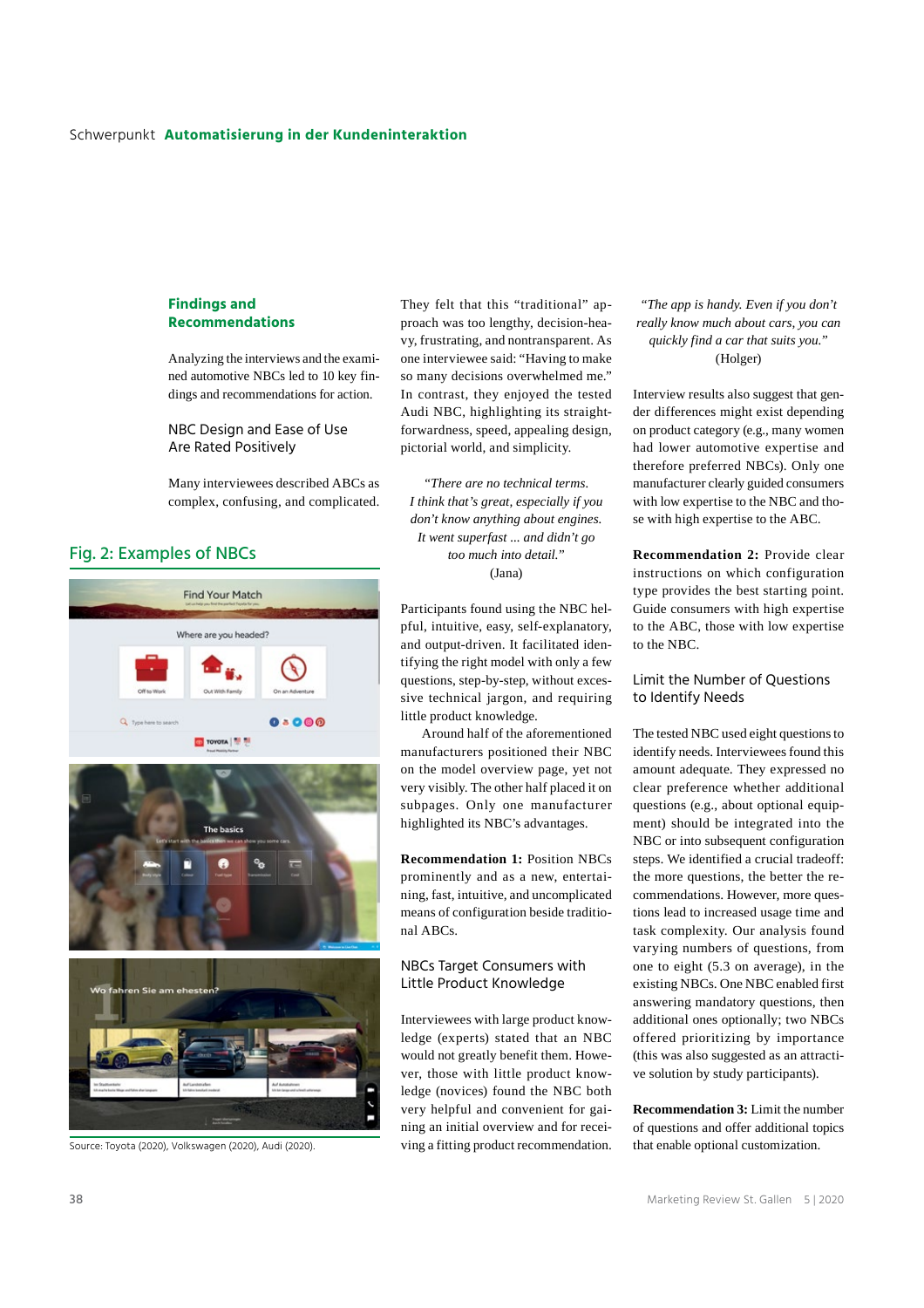## Novices and Experts Consider Different Features Important

*"So, about color ... I wasn't asked about my favorite exterior color. Well, I didn't really feel understood. I don't think that I was asked questions that actually mattered to me."*  (Desirée)

We found that novices and experts consider different feature categories important. When beginning their configuration, novices focus more on design aspects (e.g., exterior color and interior look), whereas experts pay particular attention to technical features. As the tested NBC included no questions about exterior color, some participants could not identify with the recommendations and disliked the whole process. We identified only one NBC with color options, whereas technical questions (e.g., fuel type) were more frequent, yet not overly important for novices.

**Recommendation 4:** Include questions in your NBC that ensure novices receive a high perceived recommendation fit. Make sure all questions are actually needs-based (e.g., ask about travel habits instead of fuel type).

# Further Technical Information and a Chat Function are Beneficial

Participants would like additional information for technical terms (e.g., via an info button); they also requested a chat feature. Our best-practice analysis showed that no NBC provided additional technical information, while 50% had a chat function. The latter seems especially important, as novices (vs. experts) have lower product knowledge and often a weaker brand relationship. Thus, a chat function could support relationship building.

# Lessons Learned

- **1.** Offer choice architectures based on needs, attributes, and starting solutions to reflect the fact that consumers have different levels of expertise and hence different expectations of configuration processes.
- **2.** Provide clear instructions on which configuration type provides the right starting point for consumers.
- **3.** Follow the design guidelines for needs-based configurators (NBCs):
	- position NBCs as a new, entertaining, fast, intuitive, and uncomplicated way of configuration; be sure to communicate the benefits;
	- ask a limited number of questions and ensure they are needbased (e.g., travel habits instead of fuel type);
	- communicate pricing transparently;
	- program and test algorithms very carefully;
	- be transparent and show which needs are (or are not) considered in the recommendations;
	- clearly highlight the next steps to reduce configuration terminations and integrate a call to action.

**Recommendation 5:** Integrate info buttons and a chat function for further information.

#### The Right Format is Important

A mobile-optimized website reduces entry barriers, as participants are increasingly using mobile devices for surfing the web (Statista, 2020b) and would rather not download an app for just one product configuration. A login or account creation function should not be mandatory, as participants are very wary of providing personal details. If necessary, such a function should be integrated at the end. Visuals help to communicate technical features (e.g., showing a trunk with a small bag or bicycle instead of indicating holding capacity in liters). Participants also requested an "I do not care" option.

Our analysis showed that no NBC required creating an account. Only two enabled skipping irrelevant questions.

**Recommendation 6:** A mobile-optimized website is best suited to an NBC. Visualize technical details and enable users to skip steps.

## Clear Price Communication is Crucial

Participants demand transparent pricing: Is the price shown for a basic or for a fully equipped model? Are additional features already included? Participants liked being able to indicate their budget but missed a leasing option.

While two NBCs included budget details (leasing vs. purchasing), it usually remained unclear what the indicated price included.

**Recommendation 7:** Communicate pricing transparently and clearly establish what is included in the price. Include a budget question and different financing options (lease or purchase). This can also help convert leads to sales.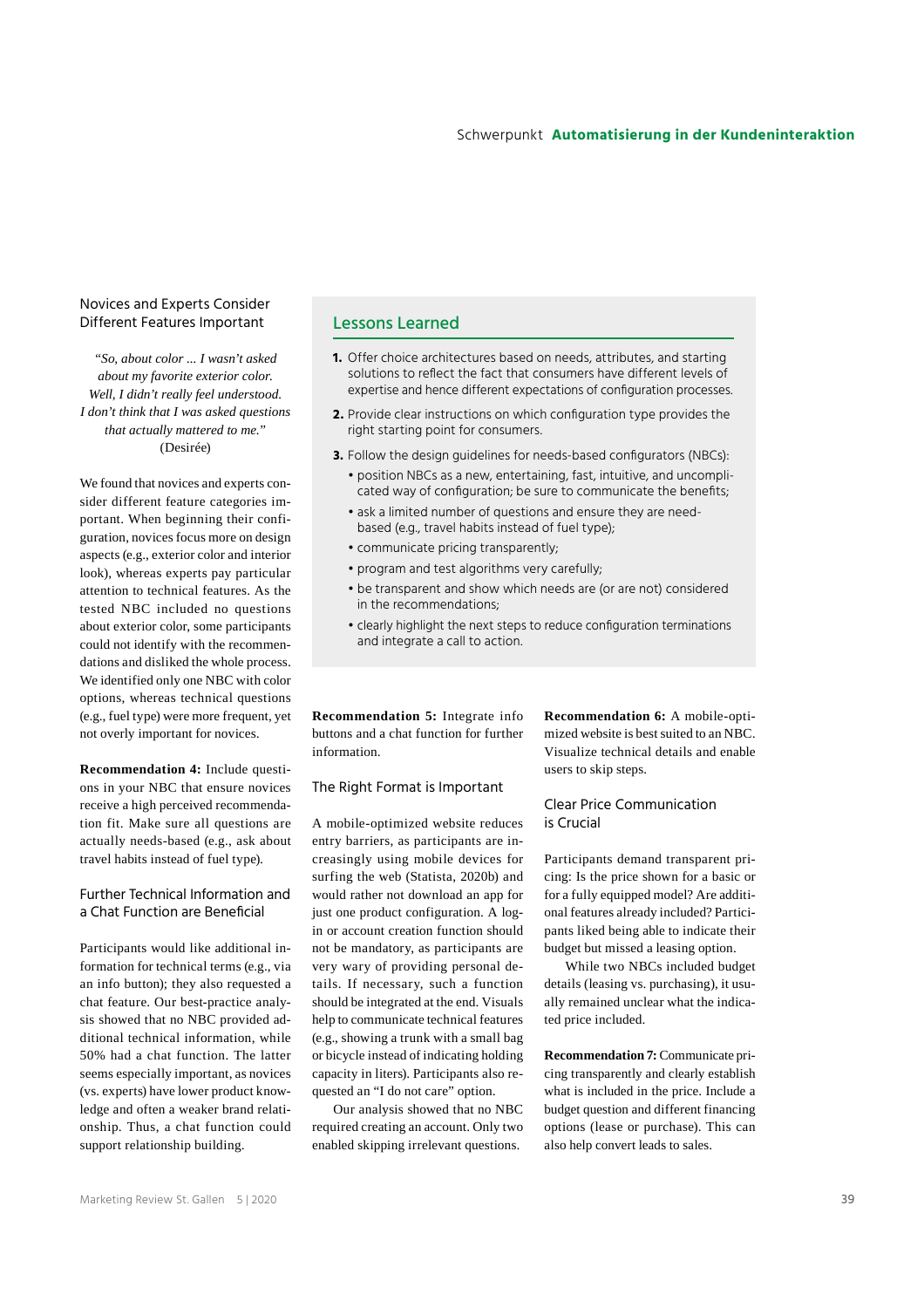A Small Number of Comprehensible Recommendations Works Best

*"Having three suggestions is great, but five to eight might get confusing."*  (Jana)

Participants appreciated the number of recommendations (three) at the end of the process. However, they did not always understand the recommendation logic in the "black box" nor which needs were (or were not) considered.

While the six investigated NBCs provided between one and 18 recommendations, three recommendations are most common. One NBC enabled seeing more recommendations and indicated which needs were considered, and which were not.

**Recommendation 8:** Show three different model recommendations that match the stated needs. Be transparent and highlight which needs are (or are not) considered and explain how the answers to previous questions lead to these recommendations.

Unmatching Recommendations Lead to Frustration

Recommendations failing to match participants' model notions (e.g., a neglected budget) are confusing and frustrating. As interviewee Helga put it: "No way, that's a no go." Participants usually tried to find the error and sometimes even questioned their own entries.

**Recommendation 9:** Program and test all algorithms very carefully.

The Next Steps in the Customer Journey Need to be Obvious

*"I don't know how the program will continue; I will now be able to select* 

*the model I suppose, but the special features will probably come up later?"*  (Petra)

Most participants did not know how to proceed after receiving the recommendations. They were unsure of the next steps (e.g., whether they needed to add special packages or should just buy the recommended product). Some NBCs routed consumers to model overview pages after displaying the recommendations, which might make consumers feel lost again. Only one NBC defined a clear customer journey.

**Recommendation 10:** Clearly highlight the next steps (e.g., continue your configuration or contact your dealer) to reduce configuration terminations and integrate a call to action to convert leads into sales.

#### **General Discussion**

New developments in the field of algorithmic recommendation systems enable new automated solutions for complex product configurators. In cooperation with Audi AG, we examined NBCs, a novel choice architecture, in a real-life setting. Interviews and a best practice analysis highlighted the potentials and specific qualities of NBCs. Our data indicated that NBCs are particularly suitable for consumers with low expertise and in cases of high perceived choice complexity. Simple design, transparent and correct matching of needs and recommendations, as well as easy and clear integration into the customer journey were identified as essential qualities of NBCs. Participants' overall positive responses underline our notion that NBCs have the potential to become an important tool in sales automation—especially as they become more intelligent and as product offerings including customization possibilities become more complex.

## Theoretical and Practical Implications

Previous research has outlined that complex customization processes may frustrate consumers with little product expertise. Our results support this notion and show that NBCs may be a solution well suited to novices. Novices are more satisfied, less frustrated, and less overwhelmed in an NBC versus ABC situation. Hence, NBCs have the potential to ease product choices particularly for this target group and for complex product offerings.

Further, we claim that NBCs will not replace existing MCSs but complement existing approaches in helping consumers enter the best-suited configuration process. Currently, customization is moving from a more general approach ("one approach for everyone") to a more individualized approach ("the right approach for everyone"). Thus, combining different choice architectures (NBC, ABC, and CvSS) might be a promising solution for practitioners offering complex products.

NBCs and underlying sales automation algorithms make the sales process much more efficient for both consumers and manufacturers. Consumers are relieved from choice overload and can simply start buying. NBCs, being based on consumer needs instead of production processes, once again place consumers center stage and enhance the product choice experience. NBCs should provide "entertainment" rather than merely asking questions. Above all, they should meet users in their world and guide them to choose the right product via an easy and smooth customer journey.

Further, digitalizing and automating the product choice process is also